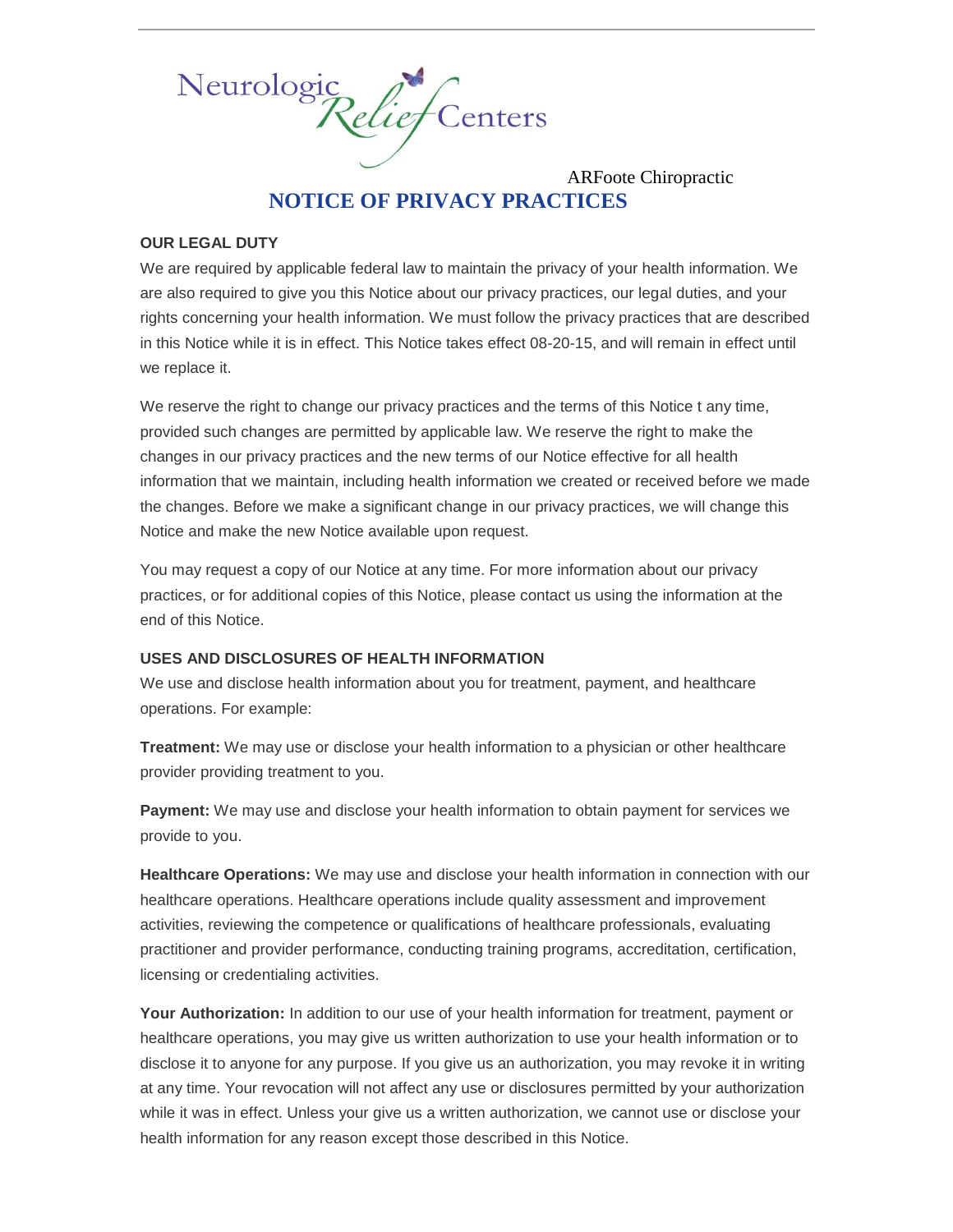**To Your Family and Friends:** We must disclose your health information to you, as described in the Patient Rights section of this Notice. We may disclose your health information to a family member, friend, or other person to the extent necessary to help with your healthcare or with payment for your healthcare, but only if you agree that we may do so.

**Persons Involved In Care:** We may use or disclose health information to notify, or assist in the notification of (including identifying or locating) a family member, your personal representative or another person responsible for your care, of your location, your general condition, or death. If you are present, then prior to use or disclosure of your health information, we will provide you with an opportunity to object to such uses or disclosures. In the event of your incapacity or emergency circumstances, we will disclose health information based on a determination using our professional judgment disclosing only health information that is directly relevant to the person's involvement in your healthcare. We will also use our professional judgment and our experience with common practice to make reasonable inferences of your best interest in allowing a person to pick up filled prescriptions, medical supplies, x-rays, or other similar forms of health information.

**Marketing Health-Related Services:** We will not use your health information for marketing communications without your written authorization.

**Required by Law:** We may use or disclose your health information when we are required to do so by law.

**Abuse or Neglect:** We may disclose your health information to appropriate authorities if we reasonably believe that you are a possible victim of abuse, neglect, or domestic violence o the possible victim of other crimes. We may disclose your health information to the extent necessary to avert a serious threat to your health or safety or the health or safety of others.

**National Security:** We may disclose to military authorities the health information of Armed Forces personnel under certain circumstances. We may disclose to authorized federal officials health information required for lawful intelligence, counterintelligence, and other national security activities. We may disclose to correctional institutions or law enforcement officials having lawful custody of protected health information of inmate or patient under certain circumstances.

Appointment Reminders: We may use or disclose your health information to provide you with appointment reminders (such as voicemail messages, postcards, or letters).

### **PATIENT RIGHTS**

**Access:** You have the right to look at or get copies of your health information, with limited exceptions. You may request that we provide copies in a format other than photocopies. We will use the format you request unless we cannot practicably do so. (You must make a request in writing to obtain access to your health information. You may obtain a form to request access by using the contact information listed at the end of this Notice. We will charge you a reasonable cost-based fee for expenses such as copies and staff time. You may also request access by sending us a letter to the address at the end of this Notice. If you request copies, we will charge you \$15.00 for staff time to locate and copy your health information, and postage if you want the copies mailed to you. If you request an alternative format, we will charge a cost-based fee for providing your health information in that format. If you prefer, we will prepare a summary or an explanation of your health information for a fee. Contact us using the information listed at the end of this Notice for a full explanation of our fee structure.)